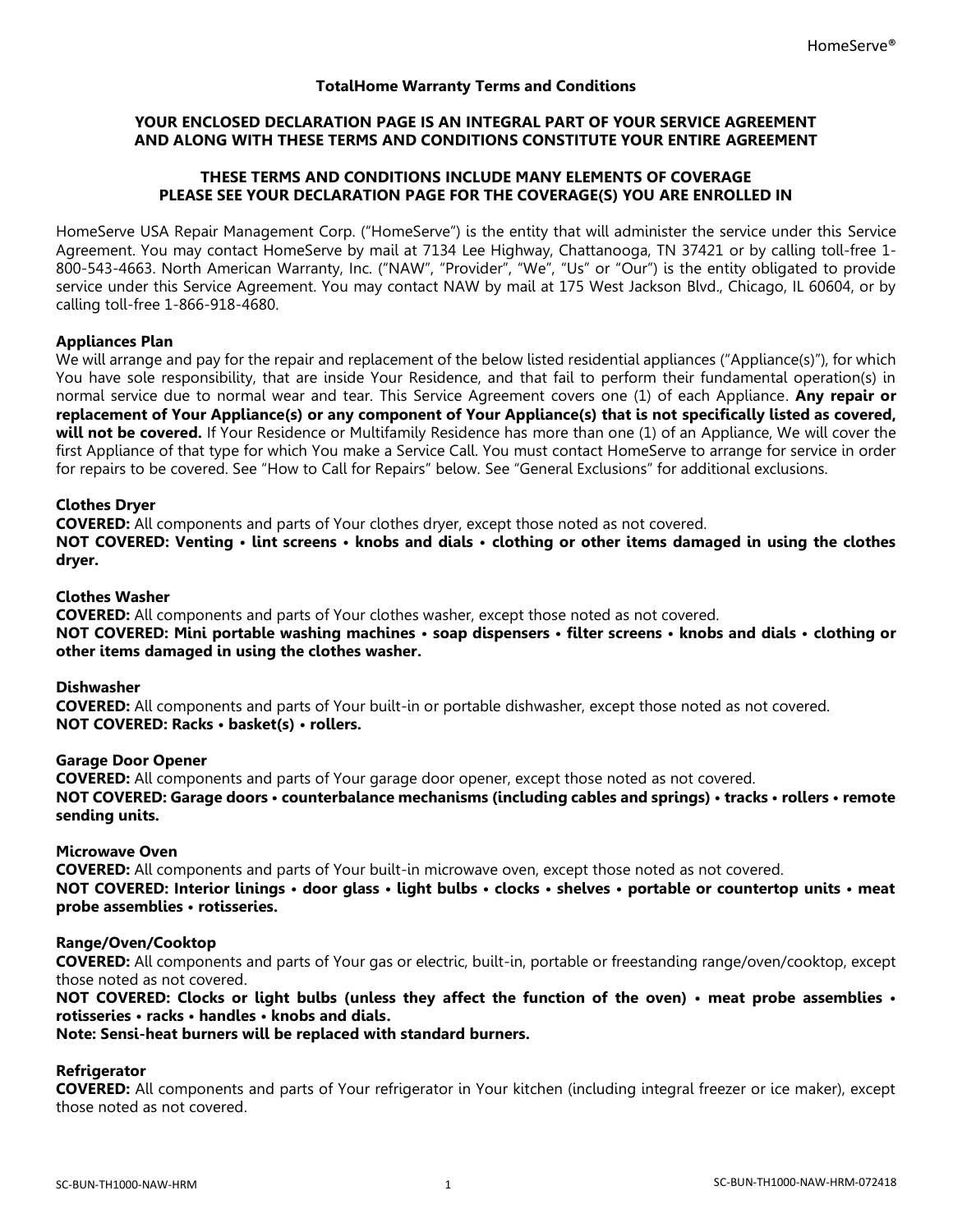**NOT COVERED: Racks • shelves • beverage dispensers and their respective equipment • interior thermal shells • freezers that are not an integral part of the refrigerator • food or other content spoilage • light bulbs.**

**Trash Compactor**

**COVERED:** All components and parts of Your built-in or portable trash compactor, except those noted as not covered. **NOT COVERED: Lock and key assemblies • removable buckets.**

**If a failed Appliance cannot be repaired or is deemed beyond repair by Us, We will provide a like-for-like replacement of the Appliance up to Your benefit limit. We will not pay for an upgrade in capacity or functionality. We reserve the right to issue a check for the replacement value of the failed Appliance up to Your benefit limit if We cannot offer a like-for-like replacement within a reasonable time period. If it is determined by Us that You do not have sufficient space to install such Appliance according to manufacturer specifications, code, law, regulation, or ordinance, You may choose to receive a full refund less any claims paid by Us.**

**Restoration:** Restoration to any floor or wall inside Your Residence disturbed by the repair is limited to leaving You with a floor that it is sufficiently safe to walk on and a wall without holes. We will not be responsible for reinstating floor coverings, fixtures, fittings, walls or wall coverings to their original state.

**Benefit Limit:** The maximum benefit limit is listed on Your Declaration Page. Any repair or replacement charges beyond Your benefit limit are Your responsibility.

#### **Systems Plan**

We will arrange and pay for the repair and replacement due to normal wear and tear of the below listed failing systems ("System(s)") or their components or parts for which You have sole responsibility, that support Your Residence. This Service Agreement covers one (1) of each System. **Any repair or replacement of Your System(s) or any component of Your System(s) that is not specifically listed as covered, will not be covered.** You must contact HomeServe to arrange for service in order for repairs to be covered. See "How to Call for Repairs" below. See "General Exclusions" for additional exclusions.

### **Attic and Ceiling Fans**

**COVERED:** The following components and parts of Your attic and ceiling fans: Motors • switches • controls • bearings • blades • remote control units.

**NOT COVERED: All components and parts not specifically listed as covered, such as: belts • shutters • filters.**

#### **Central Vacuum System**

**COVERED:** All components and parts of Your central vacuum system, except those noted as not covered. **NOT COVERED: Ductwork • any accessories.**

#### **Cooling System**

**COVERED:** All components and parts, except those noted as not covered, of one (1) cooling system inside Your Residence that does not exceed a five (5) ton capacity and is one of the following: ducted electric central air conditioning • ducted electric wall-mounted air conditioning • heat pumps (including gas packs) • water evaporative coolers.

Note: If during the covered repair, We determine non-compatibility of specific components due to a requirement change in the SEER rating of a covered ducted cooling system, We will upgrade the following components to be compatible with the new ducted cooling system: plenums • indoor electrical connections • condensers • evaporator coils and drain pans • refrigerant lines • duct connections • secondary drain pans and lines • air handling transitions • air handling units.

**NOT COVERED: Natural gas air conditioning systems • condenser casings • registers • grilles • filters • evaporated cooling pads • electronic air cleaners • window units • non-ducted wall units • water towers • roof jacks or stands • flues and vents • air conditioning units that are insufficiently powered for Your Residence • chillers • humidifiers • dehumidifiers • programmable and wifi thermostats • outside piping (exposed, underground or submerged) and components for geothermal and/or water source heat pumps.**

#### **Doorbell System**

**COVERED:** All components and parts of Your doorbell system, except those noted as not covered.

**NOT COVERED: Any audio/video surveillance systems, intercom systems, or computers/monitors working in conjunction with the doorbell system.**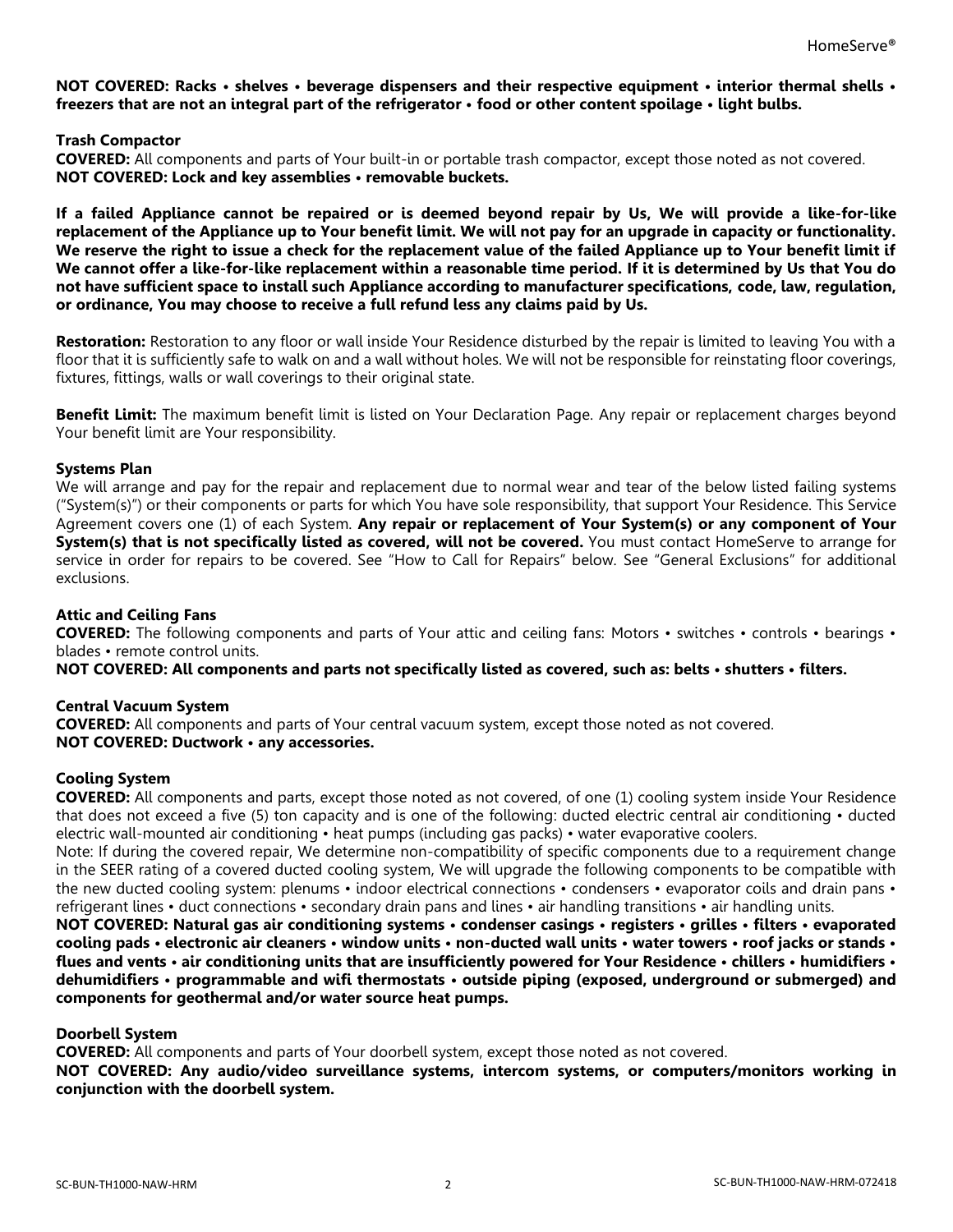# **Ductwork**

**COVERED:** All components and parts of unobstructed and/or fully accessible ductwork inside Your Residence, except those noted as not covered.

### **NOT COVERED: Registers • grilles • dampers • insulation • asbestos-insulated ductwork.**

# **Electrical System**

**COVERED:** The following components and parts of Your electrical system: high voltage wiring or relays inside Your Residence • fuse box inside or outside Your Residence • circuit breaker panel inside or outside Your Residence • switches and outlets inside Your Residence.

**NOT COVERED: All components and parts not specifically listed as covered, such as: meter boxes • fixtures • alarms • intercoms • direct current (DC) wiring or components • power failures or surges • telephone wiring • any wiring or electrical items outside Your Residence • any loss due to water seepage along service cables • conditions of inadequate wiring capacity or overload • low voltage wiring or relays • control panels • obstructed access to covered equipment.**

# **Garbage Disposal**

**COVERED:** All components and parts of Your garbage disposal.

# **Heating System**

**COVERED**: All components and parts (including heat exchangers and/or combustion chambers), except those noted as not covered, of one (1) heating system inside Your Residence and is one of the following: forced air system • steam or circulating hot water central heating system.

**NOT COVERED: Baseboard casings • portable units • solar heating systems • fireplaces and key valves • fireplace inserts • chimneys • filters • registers • humidifiers • dehumidifiers • grilles • clocks • timers • heat lamps • fuel storage tanks • flues and vents • programmable and wifi thermostats • GFX or heat recovery systems • radiant floor tubing.**

## **Interior Plumbing System**

**COVERED:** The following inside Your Residence: leaks and breaks of water, drain, gas, waste or vent lines • toilet tanks, bowls and mechanisms (Note: replacements will be builder grade) • toilet wax ring seals • shower, tub, and diverter valves • angle stops • risers and gate valves • affixed sump pumps • built-in bathtub whirlpool motor and pump assemblies • instant hot water dispensers • clearing of stoppages in drain, vent, and waste lines up to 125 feet from the point where access to the lines is found.

**NOT COVERED: Leaks, breaks, collapses or damages to water, drain, gas, waste or vent lines caused by freezing • faucets and fixtures • bathtubs, shower enclosures and base pans • sinks • toilet lids and seats • caulking or grouting • septic tanks • water softeners • pressure regulators • inadequate or excessive water pressure • sewage ejector pumps • holding or storage tanks • saunas or steam rooms • leach beds • fire sprinkler systems • lawn sprinkler systems • battery back-up sump pumps • frost-free lines • plumbing, piping, fixtures or any other item listed as covered that is outside Your Residence • stoppages caused by collapsed, damaged, or broken drains, vents or sewer lines outside Your Residence • stoppages due to roots or foreign objects • and all other components and parts not specifically listed as covered.**

#### **Water Heater**

**COVERED:** All components and parts of Your electric, natural gas or propane water heater, except those noted as not covered.

**NOT COVERED: Solar or solar assisted water heaters • solar components • holding or storage tanks • noise • fuel storage tanks and energy conservation units • flues and vents • oil fired water heaters • failures caused by sediment or mineral build-up • earthquake straps • mounting stands • pool and/or spa water heaters.**

**If a failed System cannot be repaired or is deemed beyond repair by Us, We will provide a like-for-like replacement of the System or its components or parts up to Your benefit limit. We will not pay for an upgrade in capacity or functionality. We reserve the right to issue a check for the replacement value of the failed System up to Your benefit limit if We cannot offer a like-for-like replacement within a reasonable time period. If it is determined by Us that You do not have sufficient space to install such System according to manufacturer specifications, code, law, regulation, or ordinance, You may choose to receive a full refund less any claims paid by Us.**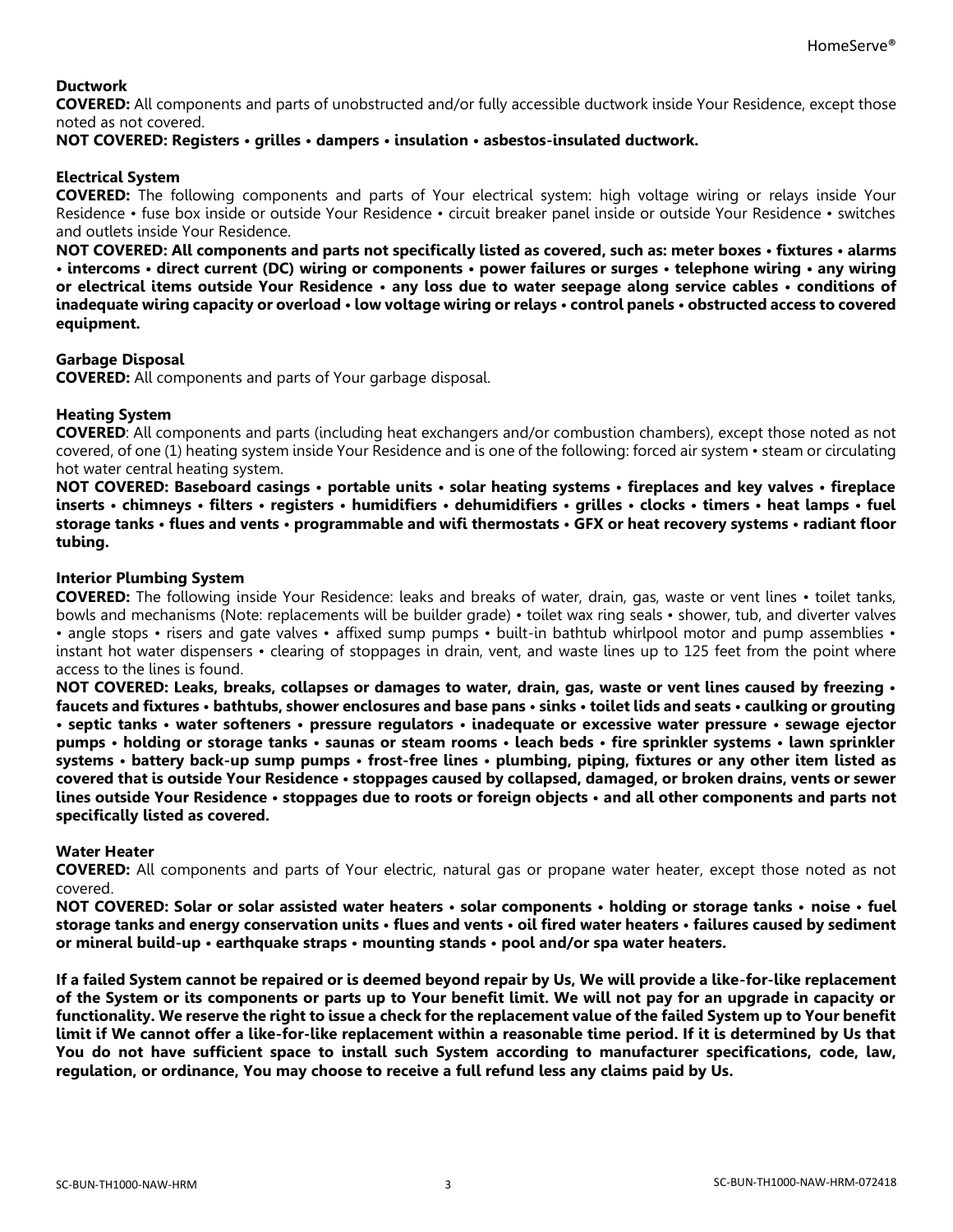**Restoration:** Restoration to any floor or wall inside Your Residence disturbed by the repair is limited to leaving You with a floor that it is sufficiently safe to walk on and a wall without holes. We will not be responsible for reinstating floor coverings, fixtures, fittings, walls or wall coverings to their original state.

**Benefit Limit:** The maximum benefit limit is listed on Your Declaration Page. Any repair or replacement charges beyond Your benefit limit are Your responsibility.

# **Combo Plan**

The Combo Plan includes coverage of all items listed as covered under both the Appliances Plan and the Systems Plan.

## **General Exclusions:**

In addition, We will not be responsible for any of the following:

- **1. Damages, losses and expenses, whether from negligence or otherwise, caused by: (a) You or any person or entity other than Us or HomeServe or (b) unusual circumstances, meaning a natural disaster, act of God (such as fires, explosions, earthquakes, drought, tidal waves and floods), war, riots, hostilities, strikes or work slowdowns or acts or threats of terrorism;**
- **2. Appliances and/or Systems or their components that are not installed, maintained or used according to manufacturer specifications, code, law, regulation, ordinance, efficiency requirements, or utility directives;**
- **3. Repair or replacement if the failure is caused by: (a) adding loads that are greater quantities or capacities than the Appliance and/or System was designed for, or gradual reduction in performance due to wear and tear where no failure has occurred; (b) explosion, chemical, sedimentary or mineral build up, mold, mud, soil movement, storm, pet damage, pest damage, vandalism, or accident; (c) rust or corrosion and/or collapsed ductwork that occurs within sixty (60) days of the Start Date; or (d) missing parts, structural changes or electrical failures;**
- **4. Failure of (a) Appliances and/or Systems otherwise covered by a manufacturer's warranty, service contract, or insurance policy or (b) Appliances and/or Systems involved in a manufacturer's recall, defect or class action law suit;**
- **5. Excluded Damages (see "Our Liability" below) which include, for example, damages necessary to reasonably access the repair area or damage to other items as a result of a failed Appliance and/or System. Your rights and remedies may vary depending on the state where Your Residence is located;**
- **6. Any correction or upgrade of Your existing Appliances and/or Systems, not directly related to the necessary repair, in order to meet any code, law, regulation, ordinance, efficiency requirements, or utility directives;**
- **7. Electronic, computerized or energy management systems or devices, included in Appliances and/or Systems, such as programmable thermostats, low-voltage wiring and relays, lighting, and/or appliance management systems;**
- **8. Appliances and/or Systems that are intended to be inside Your Residence, but are outside Your Residence and exposed to the outside conditions;**
- **9. Instances where environmental contamination is evident or where contamination could be caused and any costs associated with treatment, removal, recovery, disposal, transportation or storage of any known or suspected toxic or hazardous substance/material, for example refrigerant recovery or disposal;**
- **10. Any additional expenses incurred in repairing, replacing or removing Appliances and/or Systems that are affixed within Your Residence; or any cost associated with making space suitable for installation when a replacement Appliance and/or System does not fit in the existing space within Your Residence;**
- **11. Repairs to Your Appliances or any section of Your Systems that You share with any third party or is covered by a homeowners', condominium or like association;**
- **12. Any costs related to removing or disposing of Appliances and/or Systems;**
- **13. Repair or replacement of any part of Your Appliances and/or Systems that is not specifically listed as covered.**

**Eligibility:** A single structure or a single Unit within a structure, owned by You, used and zoned only for residential occupancy that is not intended to be moved ("Residence") is eligible. Residences include single family homes (inclusive of manufactured housing), townhomes, and apartments that are 5,000 square feet or under. A single structure that is owned by You and used and zoned only for residential occupancy that includes multiple Units ("Multifamily Residence") is also eligible. If You own a Multifamily Residence or multiple Units, You must provide the specific Unit mailing address for each Service Agreement You purchase. Any recreational vehicle, property used for commercial purposes or Residences that are over 5,000 square feet are not eligible. If You are aware of any pre-existing conditions, defects or deficiencies with Your Appliances and/or Systems prior to the Start Date of Your first Term, then You are not eligible for this coverage. If all of Your Appliances and/or Systems are shared with any third party, covered by a homeowners', condominium or like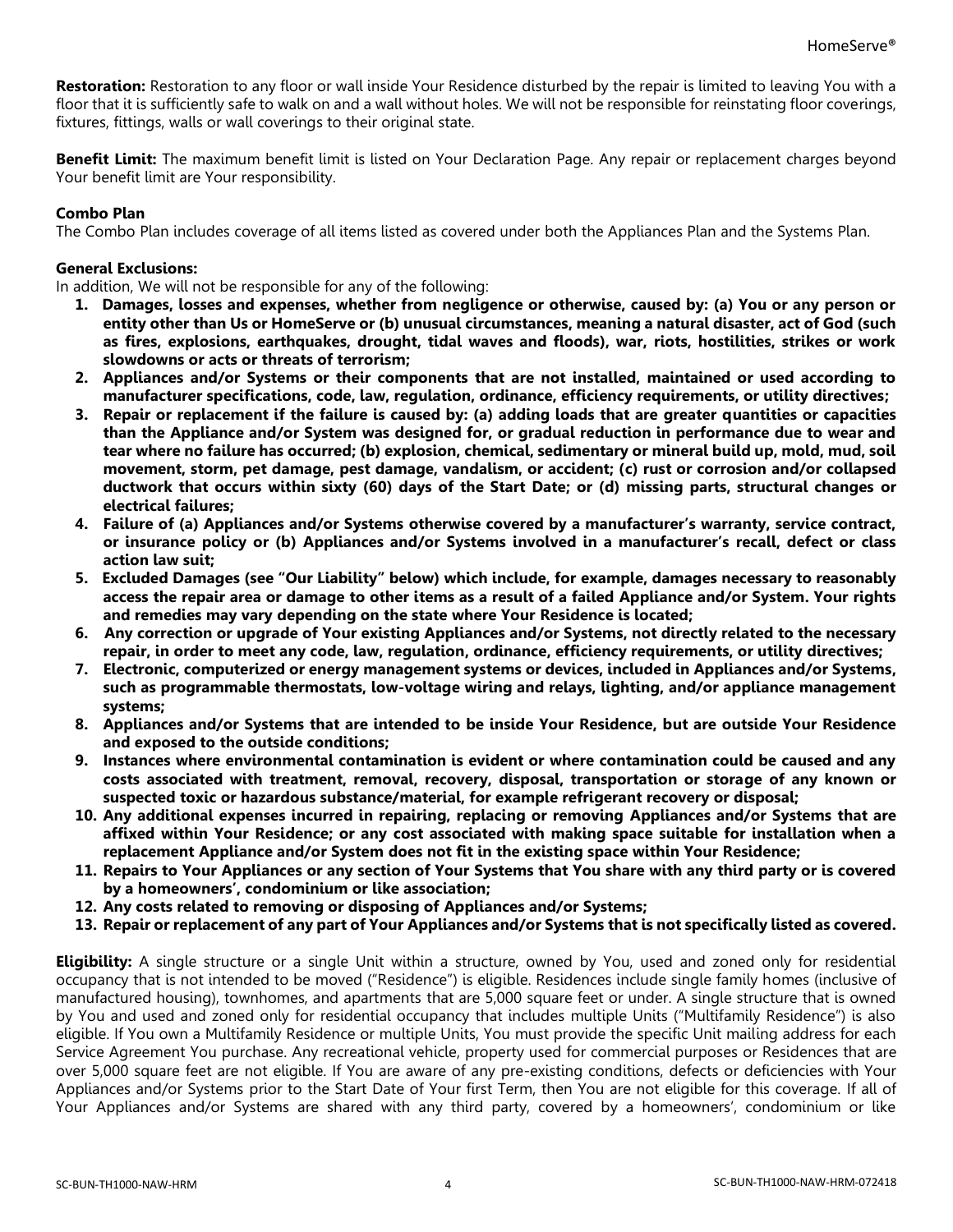association, or are not installed according to manufacturer specifications, then You are not eligible for this coverage. If any of Your Appliances and/or Systems are shared with any third party, covered by a homeowners', condominium or like association, or are not installed according to manufacturer specifications, then those Appliances and/or Systems are not eligible for coverage. However, the Appliances and/or Systems that You meet the eligibility requirements for, are still eligible for coverage.

**Length of Service Agreement:** Your Service Agreement begins on the Start Date listed on Your Declaration Page and will continue for twelve (12) months ("Term") provided neither You nor We cancel. See "Cancellation/Refund" below. There is an initial waiting period of thirty (30) days, within which You will not be able to request a Service Call. This means You will receive less than twelve (12) full months of coverage during the first year. Upon renewal (if applicable), You will not be subject to a waiting period.

**How to call for repairs:** You must call HomeServe and a service representative will assist in the diagnosis of Your repair and the scheduling of a visit from one of HomeServe's approved local technicians. For Appliances, You must provide the make, model and serial number of the failed Appliance(s). You will not be reimbursed for (a) work that has not been authorized by Us, or (b) any expenses as a result of circumstances beyond Our control, for example due to delays in obtaining parts or equipment. Technicians must have safe and clear access to, and safe working conditions at and around the work area.

There is a fee per Service Call to be paid to HomeServe and collected prior to sending a technician to Your Residence. This Service Call fee amount is listed on Your Declaration Page. In the event that the failure with Your Appliance and/or System is not covered by this Service Agreement or We determine that there is no failure with Your Appliance and/or System, You will be responsible for paying the Service Call fee. If You fail to pay this Service Call fee or any other amounts due from You, You will not be able to make any additional Service Calls until such amounts are paid in full. We reserve the right to obtain a second opinion or have an inspection performed by a technician of Our choosing on any repair or replacement. In some instances, You may be required to pay for the repair or replacement of Your Appliance and/or System, in which case, We will reimburse You, less applicable Service Call fee(s), when We receive Your paid invoice(s). Unauthorized charges will not be reimbursed.

**Covered repairs:** Whether Your Appliance(s) or System(s) are to be repaired or replaced is entirely within the discretion of HomeServe. Covered repairs are guaranteed against defects in materials and workmanship for one (1) year. Under the guarantee We will arrange at Our expense and discretion for repair or replacement. Parts other than original manufacturer parts may be used for repairs. Like-for-like parts will be used. We disclaim any and all statutory or common law warranties (whether express or implied) other than Our covered repair guarantee and any implied warranties that cannot be excluded under applicable law.

**Receiving Documents Electronically**: You can receive Your Service Agreement and all related documents electronically. If You consented to electronic delivery, these documents will be sent to the email address listed on Your Declaration Page ("Email Address"). Documents sent to the Email Address will be deemed to have been received by You. You may stop receiving documents electronically by calling HomeServe or by updating Your preferences in Your profile on HomeServe's website. You may also call HomeServe to update Your Email Address or to receive a paper copy of Your Service Agreement.

**Renewal:** Unless You tell Us otherwise, Your Service Agreement will automatically renew at the end of every Term for another 12 months at the then-current renewal price. We may change the price at renewal. We reserve the right to not offer this Service Agreement upon renewal.

**Cancellation/Refund:** You may cancel this Service Agreement at any time by calling HomeServe. If You cancel within thirty (30) days of the Start Date, You will receive a full refund less any claims paid by Us. If You cancel more than thirty (30) days after the Start Date, Your cancellation will be effective at the end of the then current billing month. If applicable, You will be entitled to a pro-rata refund less any claims paid by Us.

If Your local utility company or municipality provides similar coverage to You at no charge, You can contact HomeServe to cancel and You will receive a refund of the payments You have made less any claims paid by Us. You may be required to provide evidence of the similar coverage. If We find that You have such coverage or are otherwise ineligible for the coverage provided by this Service Agreement, We may cancel on no less than fifteen (15) days' written notice to You and will refund the payments You have made less any claims paid by Us.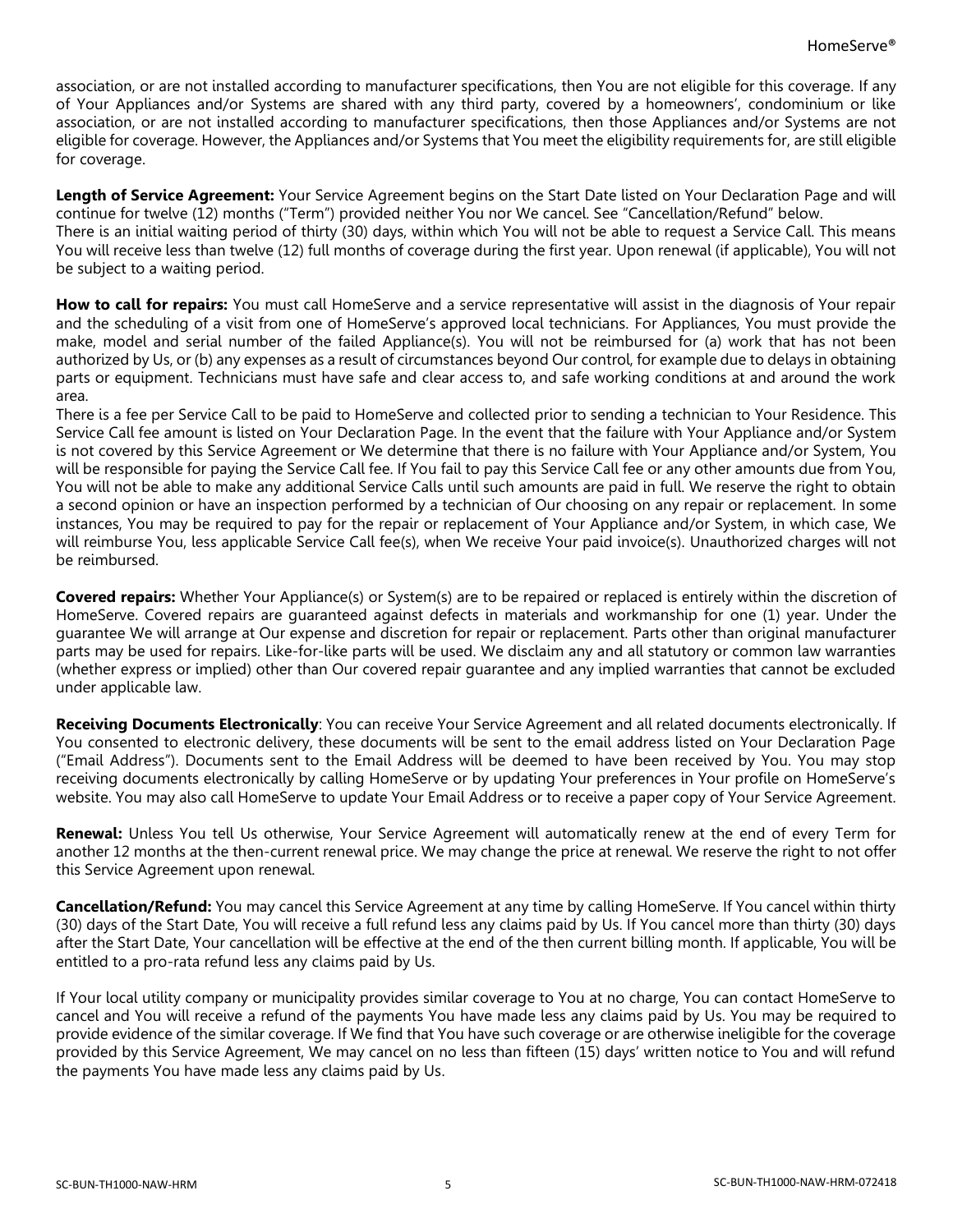We may cancel for any reason on sixty (60) days' written notice to You. We can also cancel, on no less than fifteen (15) days' written notice to You for: (a) non-payment of the Price; or (b) Your fraud or misrepresentation of facts that are material to this Service Agreement or benefits provided under it. If We cancel under (b) above, You will be entitled to a pro-rata refund less any claims paid by Us.

Written notices from Us under this section will tell You exactly when Your Service Agreement will be cancelled and why it has been cancelled. The notice periods referred to in this section begin when We send the notice to You.

## **Key Terms:**

"**Declaration Page**" – The enclosed document that forms a part of this Service Agreement, listing important information regarding You, Your Residence and other vital information.

"**Price**" – The amount You agree to pay for this Service Agreement, as listed on Your Declaration Page.

"**Service Agreement**" – The documents that constitute all of Your rights and responsibilities as a Service Agreement holder; which consist of these terms and conditions and Your Declaration Page.

"**Service Call**" – A visit to Your Residence by one of HomeServe's approved local technicians, where work is performed to diagnose and complete a single repair, or where it is determined the repair is not covered.

"**Unit**" – A self-contained space that includes, at minimum, a living area, kitchen and bathroom within Your Residence. "**You**" or "**Your**" – The purchaser of this Service Agreement who is the Service Agreement holder listed on the Declaration Page.

**Privacy Policy:** HomeServe is serious about the private nature of Your personal data. Please read their Privacy Policy, a link to which can be found at the bottom of every page at www.TotalHomeWarranty.com, carefully to fully understand how they collect, share, and protect personal data about You. You can also call HomeServe to request a copy.

**Assignment/Amendment:** We reserve the right to change this Service Agreement (including the price or to charge an additional fee) and to delegate any of Our obligations at Our sole discretion provided We give You thirty (30) days' prior written notice of the changes. The changes will become effective thirty (30) days after We send You the notice. If You do not like the changes, You may cancel this Service Agreement. You may not change this Service Agreement or delegate any of Your obligations. Should certain terms or conditions in this Service Agreement be held to be invalid or unenforceable, the remainder of the terms and conditions in this Service Agreement shall remain valid.

**Transfer:** This Service Agreement is not transferable by You.

**Responsibility for benefits owed to You:** This is not an insurance policy; it is a Service Agreement. HomeServe will serve as Your point-of-contact for all questions or concerns. Our obligations under this Service Agreement are insured under a service contract reimbursement insurance policy. If We fail to pay or to deliver service on a claim within sixty (60) days after proof of loss has been filed, or in the event You cancel this Service Agreement and We fail to issue any applicable refund within sixty (60) days after cancellation, You are entitled to make a claim against the insurer, Virginia Surety Company, Inc., 175 West Jackson Blvd., Chicago, IL 60604, 1-800-209-6206.

**Our Liability: To the fullest extent permitted by applicable law, (1) You agree that We and HomeServe, and both of our respective parents, successors, affiliates, approved technicians and our and their officers, directors, employees, affiliates, agents, contractors or similar parties acting on behalf of either Us or HomeServe shall not be liable to You or anyone else for: (a) any actual losses or direct damages that exceed the lowest applicable per repair benefit limit set out above relating to any repairs performed by Us, HomeServe or on behalf of either Us or HomeServe or services provided hereunder giving rise to such loss or damage; or (b) any amount of any form of indirect, special, punitive, incidental or consequential losses or damages, damages based on anticipated or lost profits, wages, or revenue, or damages based on diminution in value or a multiple of earnings, including those caused by any fault, failure, delay or defect in providing any repairs performed by Us, HomeServe or on behalf of either Us or HomeServe or services provided under this Service Agreement, regardless of whether such damages were foreseeable and whether or not We or HomeServe or anyone acting on behalf of either Us or HomeServe have been advised of the possibility of such damages (the damages listed in clauses (a) and (b), collectively the "Excluded Damages"); and (2) these limitations and waivers shall apply to all claims and all liabilities and shall survive the cancellation or expiration of this Service Agreement. You may have other rights that vary from state to state.**

**Arbitration: YOU, NAW AND HOMESERVE ALL AGREE TO RESOLVE DISPUTES ONLY BY FINAL AND BINDING ARBITRATION OR IN SMALL CLAIMS COURT as follows:**